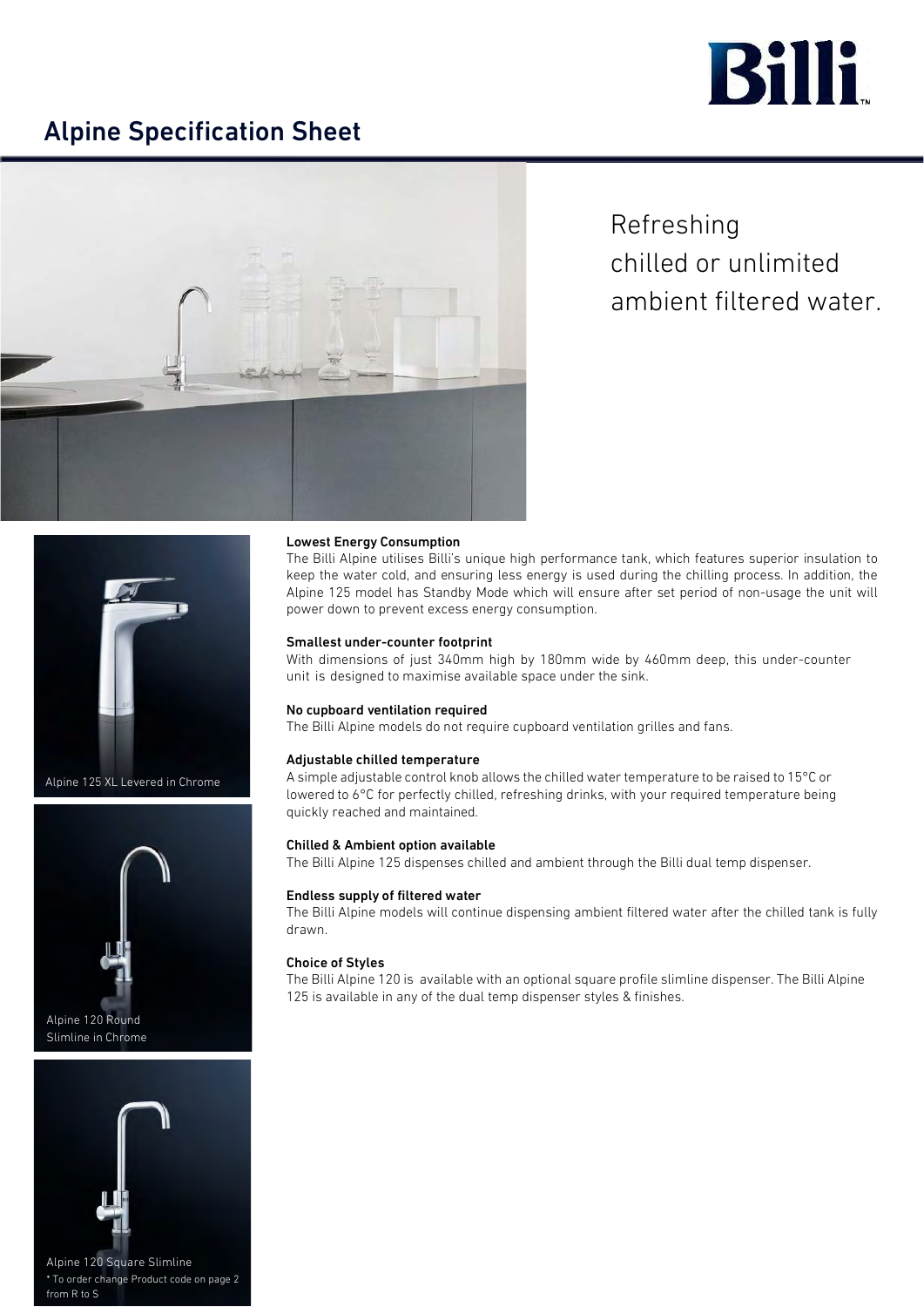

# Alpine Specification Sheet

# Specifications and guide to standard model selection

| Product<br>Code | Model                   | Initial cup delivery<br>suggested no. of persons | Chilled water delivery<br>cups per hour | Current draw<br>amps | Height Width<br>mm | mm  | Depth<br>mm |
|-----------------|-------------------------|--------------------------------------------------|-----------------------------------------|----------------------|--------------------|-----|-------------|
| 932120RCH       | Alpine 120 XL Chrome 20 |                                                  | 120                                     |                      | 340                | 180 | 460         |
| 932125LCH       | Alpine 125 XL Chrome    | - 20                                             | 120                                     |                      | 340                | 180 | 460         |

Please note: All Models come in a range of dispenser options and finishes. The codes shown on this table are for Round Slimline & XL Dispenser in Chrome.

# Water supply

A single 15mm (1/2") stop-tap with a male thread should be installed in an easily accessible position. Water supply must be microbiologically safe to drink, with a minimum dynamic water pressure of 2.5 bar.

# Power supply

The Billi Alpine models require a standard 13 amp power outlet. It is supplied with a 1 metre flex cord and plug.

# Drainage

A connection to a waste drain is required. This can be an 1"1/2 upstand or an appliance spigot on sink waste.

# Filtration

Billi's premium filters ensure that health threatening pollutants and impurities such as sediment, chemicals, heavy metals, chlorine and pesticides are safely removed leaving you with refre[shingly](http://www.billi-uk.com/online)  clean drinking water.

All Billi cartridges are certified by NSF International. Filter changes are made simple by our swing-change system and replacement cartridges are available online at [www.billi-uk.com/online.](http://www.billi-uk.com/online)

[Opt](http://www.billi-uk.com)ional sub micron and premium submicron filters are available.

# Certifications

Every Billi drinking water appliance is manufactured under a certified quality control system. The Billi Alpine models have been tested and comply with all required standards Watermark Licence Number 21882; Certified to ATS5200.105 and AS/NZS4020; ISO 9001; AS1428 Accessibility Design Requirements; Section J6 of the BCA; Certificate Number QEC 11627.



# Warranty

All components of the Billi units are covered by a 24 month warranty. Filter cartridges are a consumable and are not covered by warranty, as water conditions and usage vary.

# Technical Advice

Contact Billi UK on 020 7456 6789.

# Preferred installation layout





1 cup = 170ml. Based on the initial number of cups of boiling water immediately available, drawn one cup every 10 seconds. Consideration may be needed for usage patterns and draw-off methods.



Billi (UK) LLP Synergy House Fakenham Road Morton, Norwich NR9 5SP

[+44\(0\)20](mailto:6789sales@billi-uk.comwww.billi-uk.com) 7456 6789 [sales@billi-uk.com](mailto:6789sales@billi-uk.comwww.billi-uk.com) [www.billi-uk.com](http://www.billi-uk.com)

London Showroom: Synergy London 15 Dufferin Street London EC1Y 8PD

As Billi (UK) LLP has a policy of continual improvement, all details are subject to change without notice. All goods are sold subject to our published terms and conditions.

Billi is a registered trademark. © 2017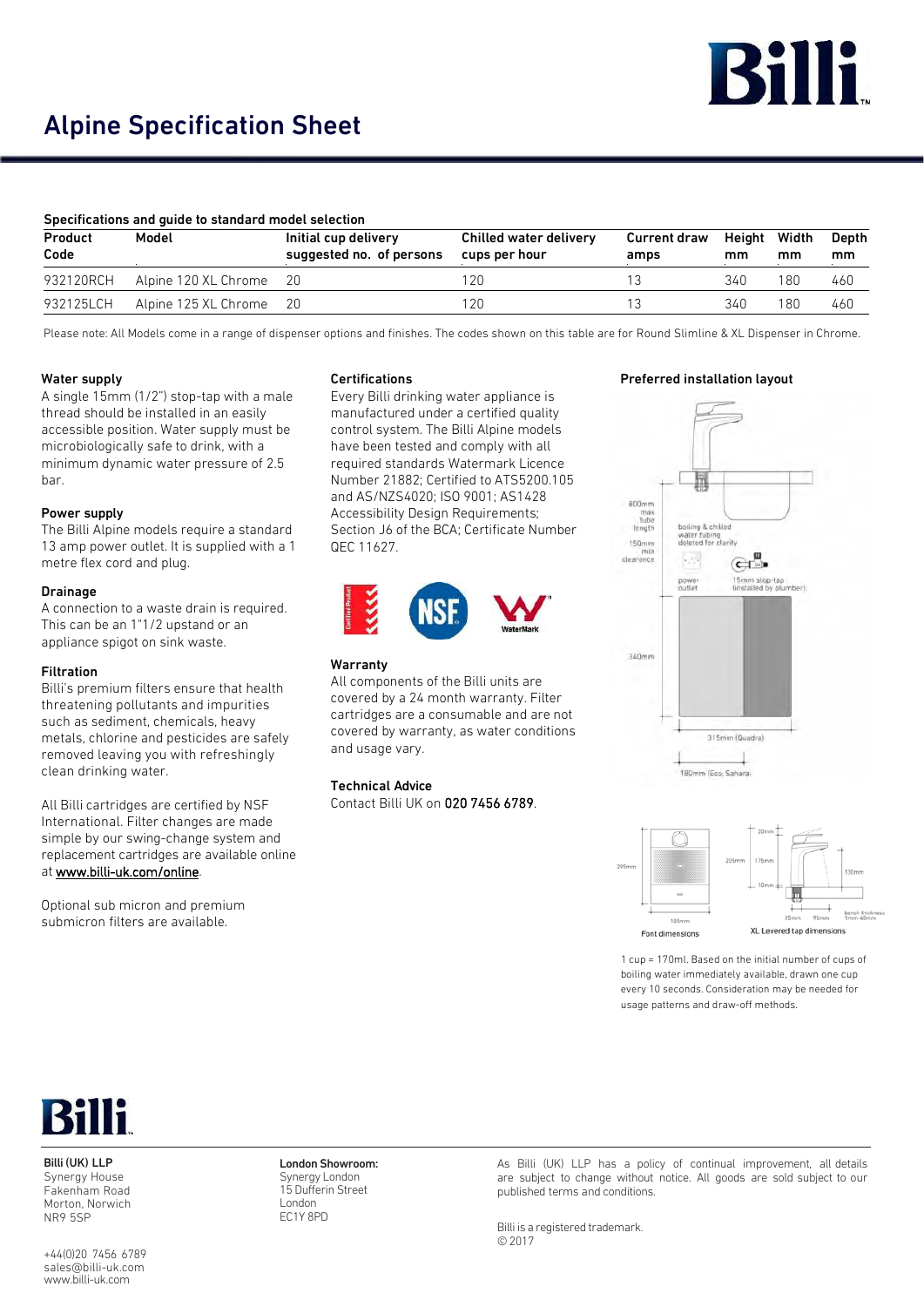# **Billi**

# Alpine Sparkling Specification Sheet



Instant chilled & sparkling filtered water



The Alpine Sparkling system is a filtered chilled & sparkling water system which provides chilled and sparkling water instantly. It delivers the following benefits:

# Adjustable sparkling

The injection system used in the Alpine Sparkling units ensures the saturation of CO2 is high in the water which means it has a better life and consequently, taste.

# Adjustable sparkling water

Adjust the level of sparkling to suit your taste. With adjustable controls up to 5 bar of CO2 pressure, this offers the world's best sparkling water carbonisation system.

# Adjustable chilled temperature

A simple adjustable control knob allows the chilled water temperature to be raised or lowered for chilled and refreshing drinks.